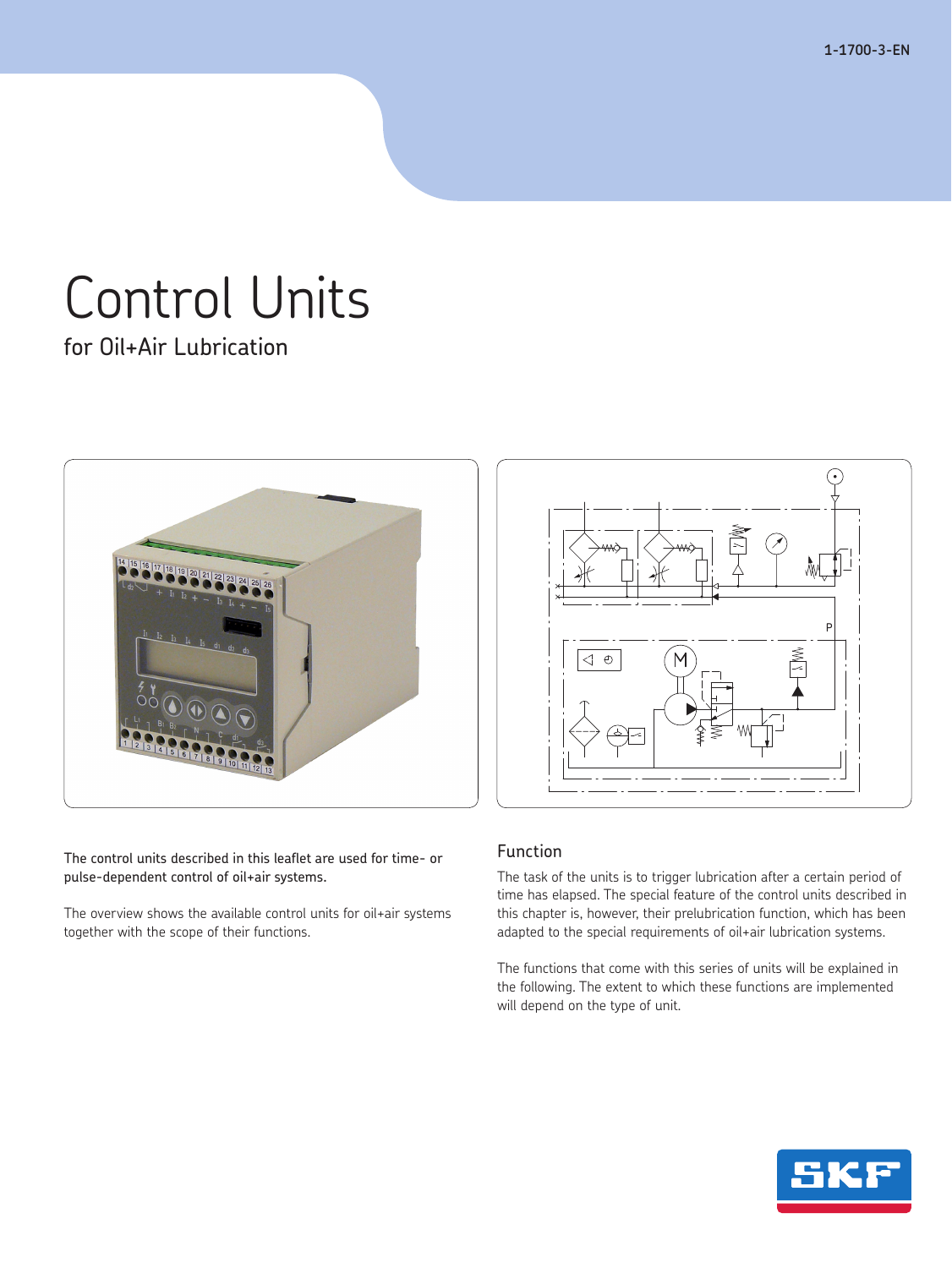#### **Control Units for Oil+Air Lubrication**

|                    | Overview - Control units for progressive systems                                                                              |
|--------------------|-------------------------------------------------------------------------------------------------------------------------------|
| <b>Designation</b> | <b>Brief description</b>                                                                                                      |
| $IG54 - 20$        | Pulse generator with prelubrication,<br>adjustable interval time and power-failure memory                                     |
| $IG54 - 20 - 51$   | Pulse generator with freely selectable number of prelubrication cycles.<br>interval time, delay time and power-failure memory |
| $IG54 - 20 - 53$   | Like the IG54-20-S1, lubricant level switch configured as NC type                                                             |
| IG54-20-S4         | Like the IG54-20-S3, with additional relay output for compressed-air valve                                                    |
|                    | Our units comply with the generally applicable standards                                                                      |

 *Our units comply with the generally applicable standards.*

With all the units in this group the user can opt for a level switch with NC or NO contacts.

#### The lubrication cycle

A lubrication cycle consists of the contact time (lubrication routine) and the interval time (TP).

#### Prelubrication

Prelubrication is a contact time initiated right after the unit is powered up. If a fault occurs during prelubrication, an error message is emitted.

#### The prelubrication cycle

With some units a prelubrication cycle is triggered every time the unit is powered up. During the prelubrication cycle the pump motor is switched on and a number of contact times are executed with short respective intervals. The number of contact times can, depending on the type of unit, be preset or selected by the operator. An interval time is started at the end of the prelubrication cycle.

In the case of some units operated with a power-failure memory it is possible to suppress the tripping of a prelubrication cycle when the unit is powered by setting the number of prelubrication cycles (VZ) to 0.

During the prelubrication cycle faults are only signaled by the flashing of the symbol for the respective input on the display and by interruption of the functional sequence.

#### The interval time

The interval time is the time between two contact times.

#### Pulse generator mode

In this mode the length of the interval is determined by the unit itself in as much as the unit starts a contact time at the intervals specified by the operator.

#### The contact time

After completion of the interval time, the control unit initiates the lubrication routine, which is also called the contact time. The contact time consists of the pressure buildup time and the pump delay time (TN).

#### Monitoring of oil pressure build-up

In the course of the contact time the pump motor is started to begin with, which builds up the pressure required in the lubricant lines for lubrication. This procedure is monitored by a pressure switch (DS). The respective pressure has to build up within a certain period of time (< monitoring time) as otherwise the pump will switch off and a fault signal will be emitted.

#### Monitoring time TU

The monitoring time is a time window for the pressure build-up by the pump. If the necessary pressure is reached within the monitoring time, the latter is terminated. The pump delay time is then started. As a rule, the monitoring time is fixed and cannot be changed by the operator.

#### Pump delay time

The pump delay time is a period of time in which the pump continues running after the necessary pressure is reached in the lubricant lines. This takes place in order to reliably supply lubricant to all the lube points in very large central lubrication systems.

#### Pump runtime limitation

The pump runtime (TL) is basically limited by the monitoring time (TU).

#### Monitoring of air pressure

The pressure in the compressedair line is monitored with another pressure switch (DS\_L). If the pressure drops or if no pressure at all is built up, a fault signal is emitted and the sequence of functions stopped.

#### Monitoring of lubricant level

The level of lubricant in the reservoir is monitored with the help of a level switch (WS). Switching functions NC or NO contact (level minimum) can be adjustable at the control unit. If the level switch is the NC type, the signal cables leading to the level switch are monitored at the same time for wire breaks.

As soon as the reservoir drops below the minimum level thesequence of functions in the lubrication system is stopped and a fault signal emitted.

#### Power-failure memory (EEPROM)

If the power for the control unit is interrupted, the power-failure memory stores important data like the remaining interval time or error messages. That means, depending on the type of unit, that the functional sequence can be continued and no error messages will be lost the next time the unit is powered up.

#### Installation

Install the control unit in the switchgear cubicle for the central lubrication system. Please also pay attention to the information contained in the description of your type of unit.

## **Operation**

#### Powering up

The unit is powered up by switching on the operating voltage. If the proper voltage is applied, the green power LED lights up.

The power must be switched on and off abruptly.

After the unit is powered up it usually starts its functional sequence with a prelubrication cycle.

#### Prelubrication

With some units a prelubrication cycle is triggered when the units are powered up. The pump motor is switched on and fault signal relay d2 is energized. Prelubrication proceeds like normal contact time.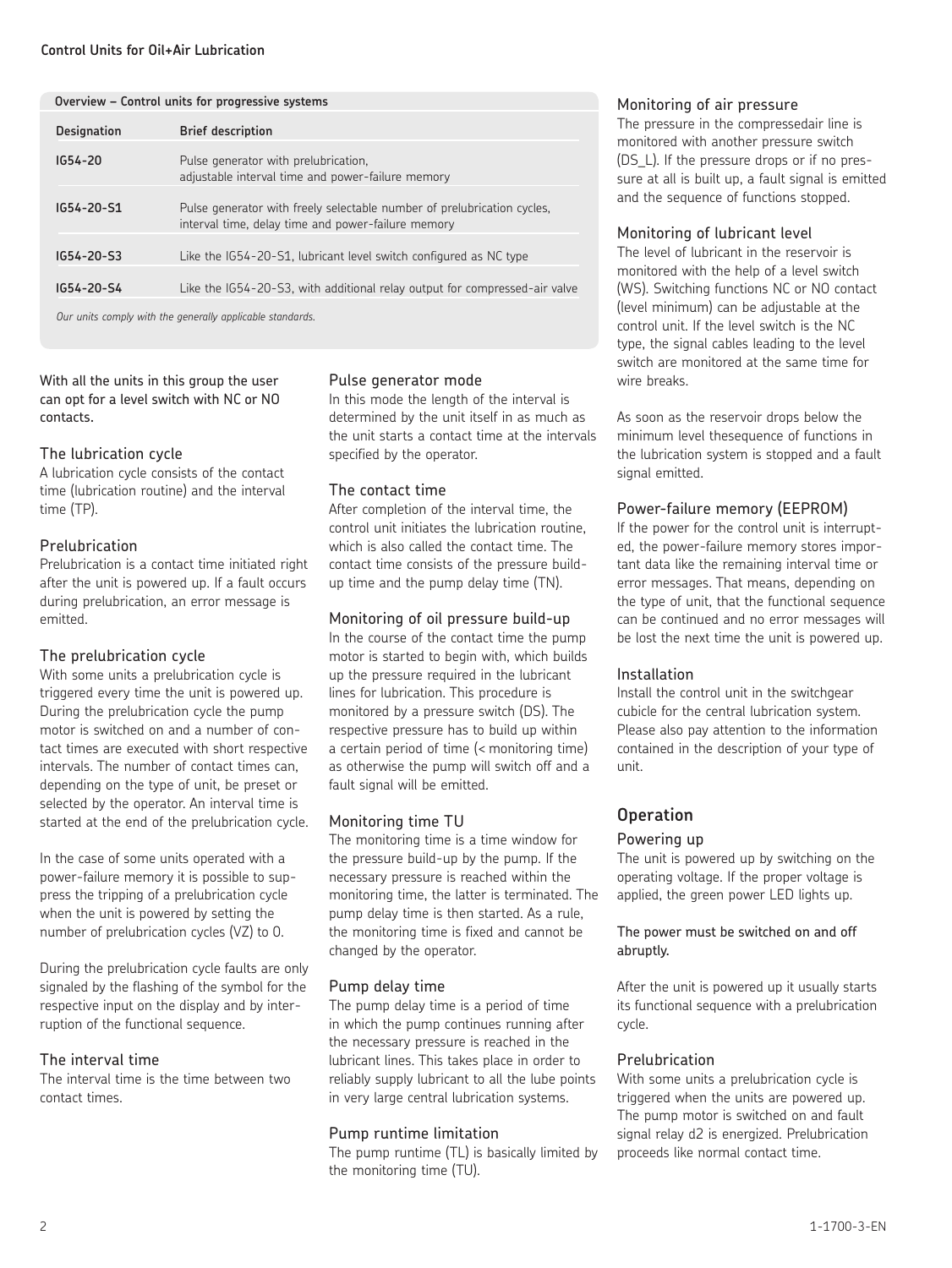#### **Control Units for Oil+Air Lubrication**

#### Prelubrication cycle

With some units a prelubrication cycle is triggered when the units are powered up. The pump motor is switched on and a number of lubrication operations are triggered with a fixed interval time. During this time relay d2 remains de-energized and the fault LED lights up, but that does not mean a fault is involved.

At the end of the prelubrication cycles the relay d2 is energized and the fault LED goes out.

Should a fault occur during the prelubrication cycle, relay d2 remains de-energized and the fault LED continues to burn (also see the chapter on fault displays).

#### Interval time

After prelubrication or after the prelubrication cycle is completed relay d1 is de-energized, which in turn switches off the pump's motor. The value set for the interval time is then read and the interval routine started. In the further sequence of operations the contact time and interval alternate with each other in constant order.

#### Contact time (lubrication routine)

The contact time is started after the interval time elapses. It is comprised of the time until the pressure builds up and the delay time. When the contact time begins relay d1 is energized, thus switching on the pump motor. As soon as the requisite pressure is reached in the lubricant lines the monitoring time is terminated and the pump delay time started. A new interval begins at the end of the delay time.

#### Relay d2 in normal operation

When the power is on and there are no malfunctions, relay d2 is always energized, an exception being made during the prelubrication cycle.

#### Intermediate lubrication

Intermediate lubrication can be triggered by briefly pressing the  $\odot$  button during the interval. Intermediate lubrication follows the same routine as that of a normal contact time.

#### Switching off

The unit is switched off by disconnecting it from the power.

#### Recovery time

After the unit is switched off it has to remain off for a certain amount of time before it can be switched on again.

#### Changing parameters

A change in parameters like, for instance, the interval time, takes effect when the next interval begins.

#### Operation with powerfailure memory

When units are operated with a powerfailure memory, important operating data like, for instance, the remaining interval time or an error message are stored if the power is interrupted.

After a power failure the unit usually begins with a prelubrication cycle. But if this function was off, the start, when the power is restored, will depend on the time the power failure occurred.

### **Fault displays**

In the event of a fault, the fault LED lights up and the symbol for the respective input flashes on the display.

#### No oil pressure

If no pressure builds up in the main line during the monitoring time, i.e. if pressure switch DS does not respond, the fault LED will light up and the pump's motor will be switched off. At the same time, the symbol for the DS input will flash on the display. Relays d1, d2 and d3 will be or will remain de-energized. At the same time, the sequence of functions will be stopped.

#### No air pressure

A compressedair fault is involved if pressure switch DS2 is de-energized during the monitoring, pump-delay or interval times or if it is not energized within 5 seconds after the power is applied or after the clearing of an error message. This leads to a fault signal and the sequence of functions is stopped. The symbol for input DS2 flashes on the display.

#### Low lubricant level

If the level of lubricant in the reservoir drops too far, level switch WS closes or opens, which leads to an interruption of the respective functional sequence. Relays d1, d2 and d3 are de-energized and the fault LED lights up. At the same time, the symbol for the WS input flashes on the display.

#### Failure of automatic lubricant topping up

In the case of units that automatically top up lubricant a fault signal is issued if the lubricant drops below the minimum level for an extended period of time. Relay d2 is energized, the fault LED lights up and the symbol for input WS\_L flashes on the display. The sequence of functions is stopped.

#### Relay d2 in faulty operation

If a fault occurs, relay d2 is or will remain de-energized. The sequence of functions is suspended until the fault has been remedied and the error message cleared by pressing the  $\bigodot$  button.

#### Fault signal during the prelubrication cycle

If a fault should occur during the prelubrication cycle, the operation will be stopped and the symbol for the respective input will flash on the display. After the error message has been cleared, the unit will continue the prelubrication cycle.

#### Clearing an error message

An error message is cleared after the fault has been remedied bypressing the  $\odot$  button, which triggers intermediate lubrication.

A level switch error message can only be cleared if enough lubricant has been topped up.

Do not clear an error message until its cause has been remedied.

See important product usage information on the back cover.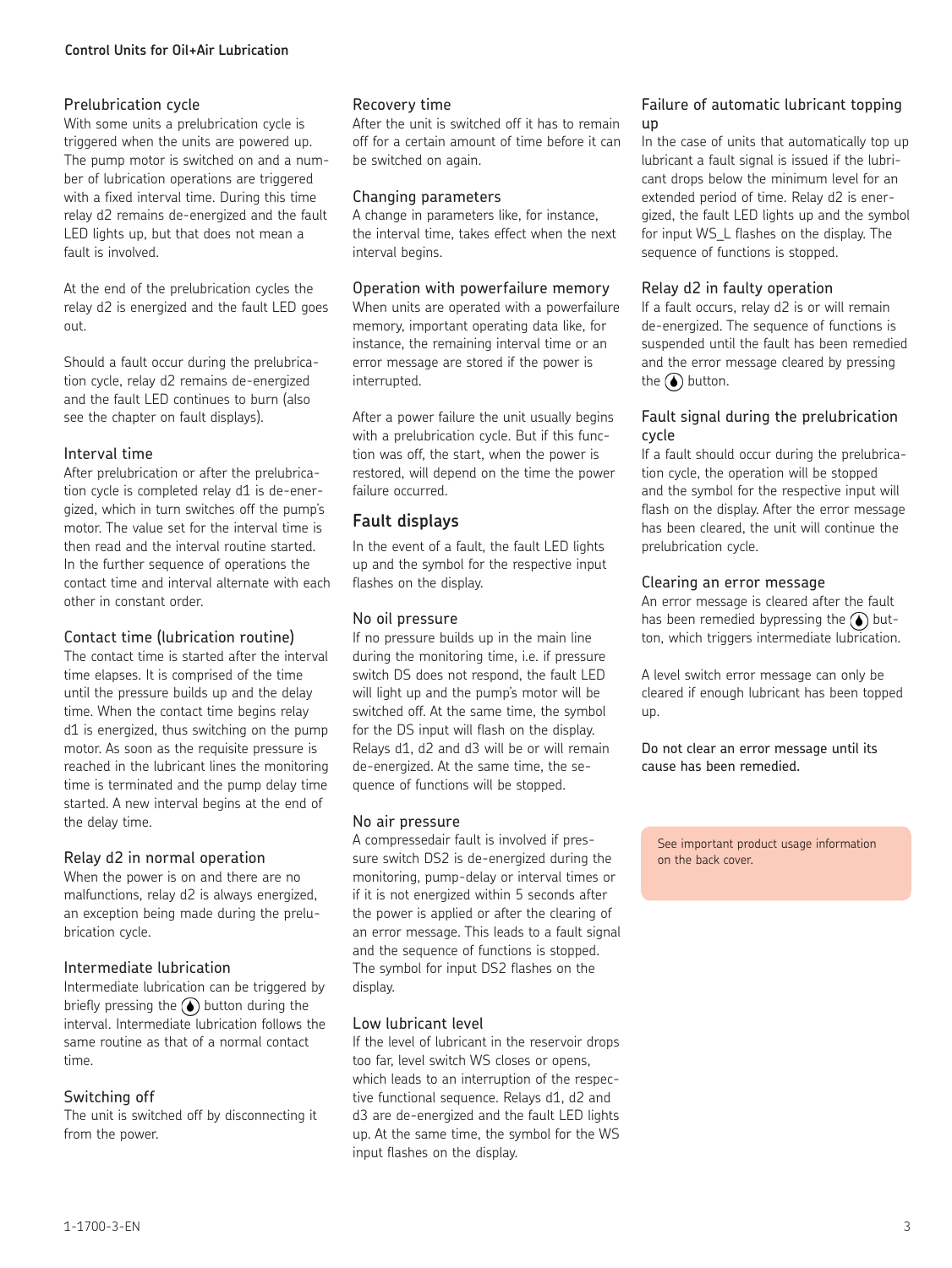## Operation with power-failure memory – starting procedure after a power failure

| Time when power failure occurs                               | Procedure after restoration of power                                                           |  |  |
|--------------------------------------------------------------|------------------------------------------------------------------------------------------------|--|--|
| During the monitoring time<br>(prior to energized DS1 input) | Contact time                                                                                   |  |  |
| During the pump delay time<br>(after energized DS1 input)    | Interval time                                                                                  |  |  |
| During the interval time                                     | Finterval continued after remaining<br>nterval time is read out of the<br>power-failure memory |  |  |
| When fault pending,<br>by pressure switch DS or DS2          | Prelubrication cycle                                                                           |  |  |
| When fault pending,<br>by level switch WS                    | Fault signal remains pending                                                                   |  |  |

# IG54-20

#### Modes of operation

The IG54-20 control unit can only be used as a pulse generator (mode A).

#### Scope of functions

The IG54-20 comes with the following functions:

- adjustable interval time
- pump runtime limitation
- oil-pressure monitoring
- air-pressure monitoring
- lubricant level monitoring
- power-failure memory (EEPROM)

The table shows the preset and adjustable parameters.

| Adjustable and preset parameters |              |            |              |                 |              |  |
|----------------------------------|--------------|------------|--------------|-----------------|--------------|--|
|                                  |              |            |              |                 |              |  |
| Designation                      | Abbreviation | Presetting | <b>Units</b> | Setting range   | <b>Units</b> |  |
| Mode of operation                | <b>BA</b>    | A          |              | non-adjustable  |              |  |
| Interval time                    | TP           | 10         | minutes      | $01E00 - 99E00$ | minutes      |  |
| Monitoring time                  | TU           | 60         | seconds      | non-adjustable  |              |  |
| Delay time                       | <b>TN</b>    | 5          | seconds      | non-adjustable  |              |  |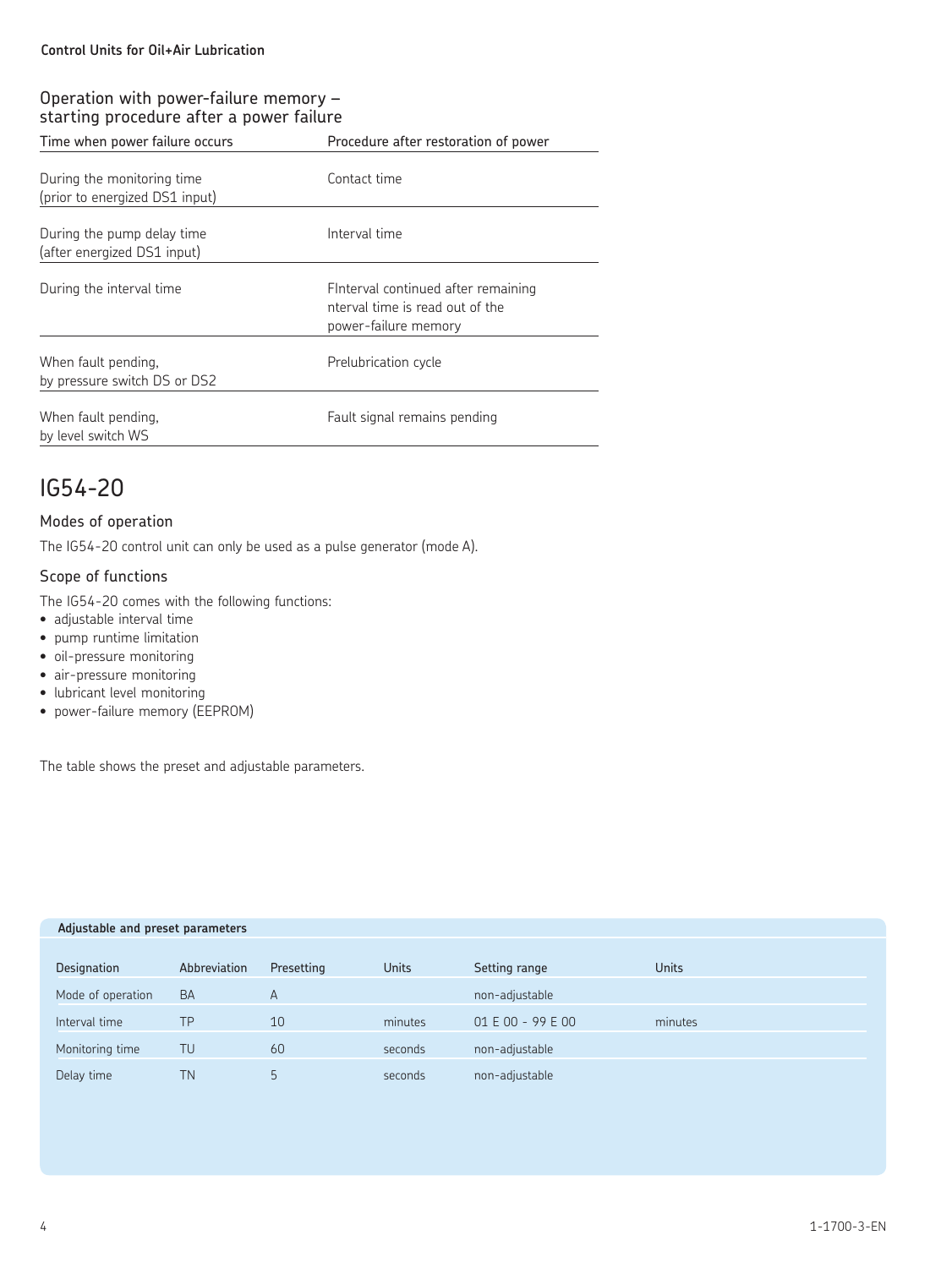# IG54-20 (-S1)



#### **Normal routine** Pump motor, relay d1 Command link, relay d2 Oil pressure switch (NO type) DS1 Air pressure switch (NO type) DS2 TLA Level switch (NO type) WS Pushbutton DK TP2 <TU TN TP <TU TN <TP <TU TN TP <TU **Fault, no pressure build-up (DS1 or DS2)** Pumpenmotor, relay d1 Command link, relay d2 Oil pressure switch (NO type) DS1 TLA Air pressure switch (NO type) DS2 Level switch (NO type) WS Pushbutton DK TP2 TU TF <TU TN <TP TF <TU TN TLS+TLA **Routine with fault, lubricant level** Pumpenmotor, relay d1 Command link, relay d2 Oil pressure switch (NO type) DS1 TLA Air pressure switch (NO type) DS2 Level switch (NO type) WS П Pushbutton DKTP2 <TU <TN TF <TU TN TP <TU

| $TP2$ = stored remaining interval time |  |  |  |
|----------------------------------------|--|--|--|
|----------------------------------------|--|--|--|

- TU = monitoring time
- $TN = pump$  delay time
- $TP = interval time$
- TF = functional sequence stopped
- TLS = compressed-air fault TLA = compressed-air build-up time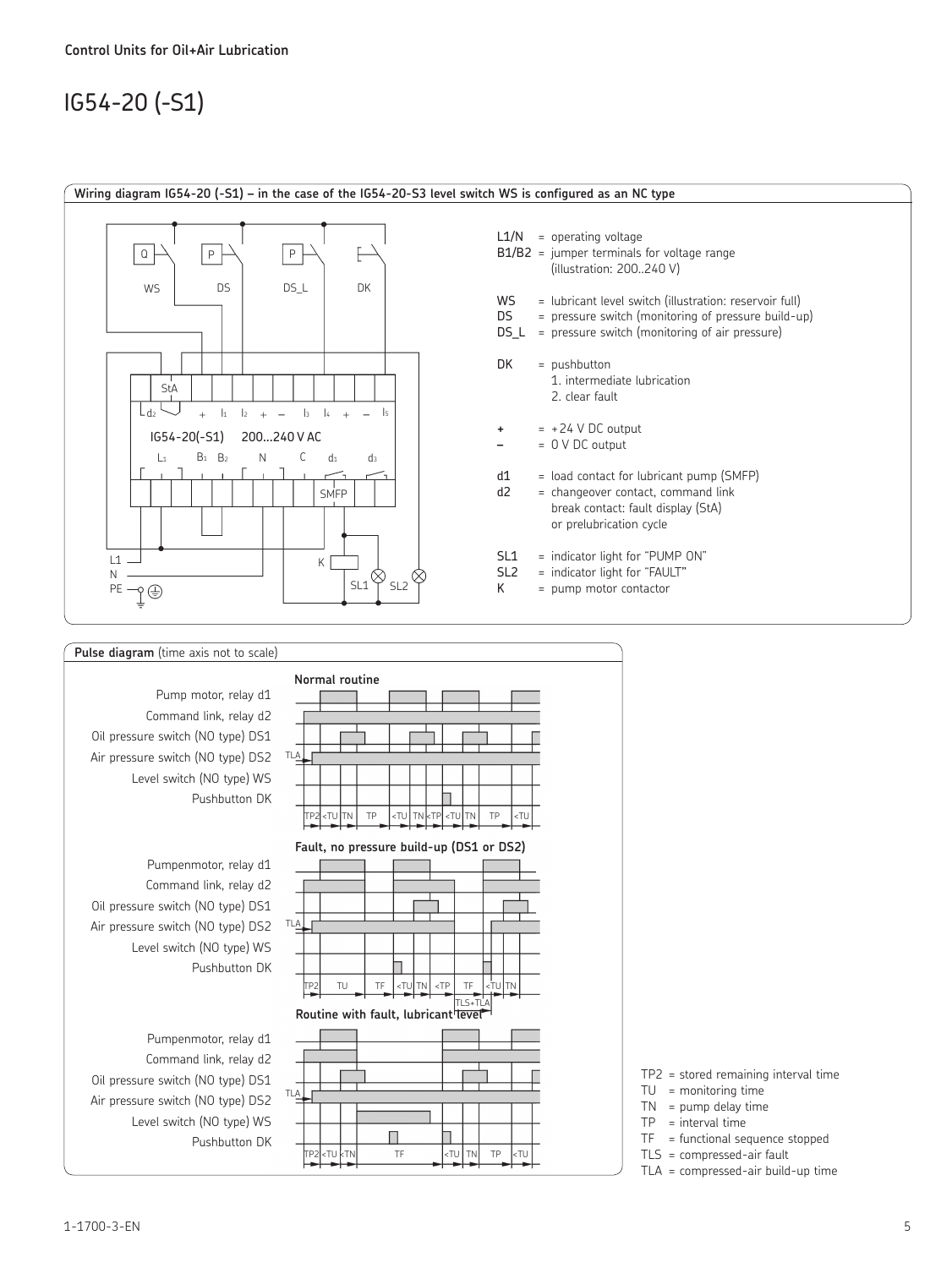# IG54-20-S1, IG54-20-S3, IG54-20-S4

#### Modes of operation

The IG54-20-S1, IG54-20-S3 and IG54-20-S4 control unitscan only be used as pulse generators (mode B).

#### Scope of functions

The IG54-20-S1, IG54-20-S3 and IG54- 20-S4 units come with the following functions:

- adjustable interval time
- adjustable number of prelubrication cycles
- adjustable pump delay time
- pump runtime limitation
- oil-pressure monitoring
- air-pressure monitoring
- powerfailure memory (EEPROM)

Additional functions:

#### IG54-20-S1

• monitoring of lubricant level (NO type)

#### IG54-20-S3

• monitoring of lubricant level (NC type)

#### IG54-20-S4

- monitoring of lubricant level (NC type)
- additional output d3 for compressed-air valve.

The table shows the preset and adjustable parameters.

### Prelubrication cycles (setting "00")

If the "00" setting is preselected as the prelubrication cycle, the unit will run in the memory mode without a prelubrication cycle.

#### Pump delay time (setting "00")

If the value "00" is selected as the pump delay time, the unit will end the lubrication time without delay after the pressure has built up. Relay d1 is de-energized and the pump's motor switched off.

| Abbreviation | Presetting | <b>Units</b> | Setting range     | <b>Units</b> |  |
|--------------|------------|--------------|-------------------|--------------|--|
| <b>BA</b>    | B          |              | non-adjustable    |              |  |
| TΡ           | 10         | minutes      | 01 E 00 - 99 E 00 | minutes      |  |
| TU           | 60         | seconds      | non-adjustable    |              |  |
| ΤN           | 5          | seconds      | 00 E 00 - 99 E 00 | seconds      |  |
| VZ           | 10         |              | 00 E 00 - 99 E 00 |              |  |
|              |            |              |                   |              |  |

## **Adjustable and preset parameters**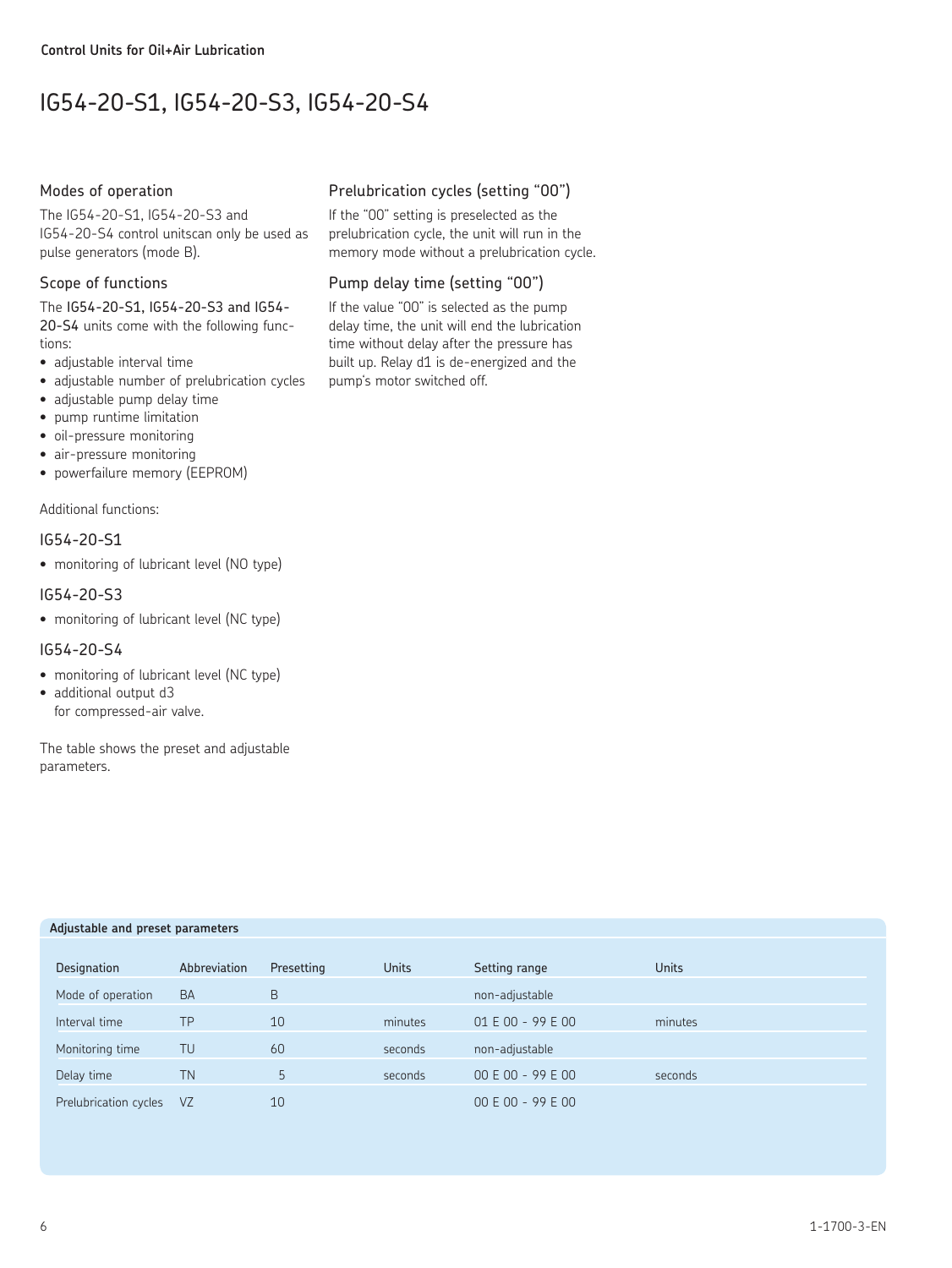# IG54-20-S4





TPV = last interval in prelubrication cycle

- $TU =$  monitoring time
- $TN = pump$  delay time
- $TP = interval time$
- $TF = functional sequence stopped$
- TLS = compressed-air fault
- TLA = compressed-air build-up time